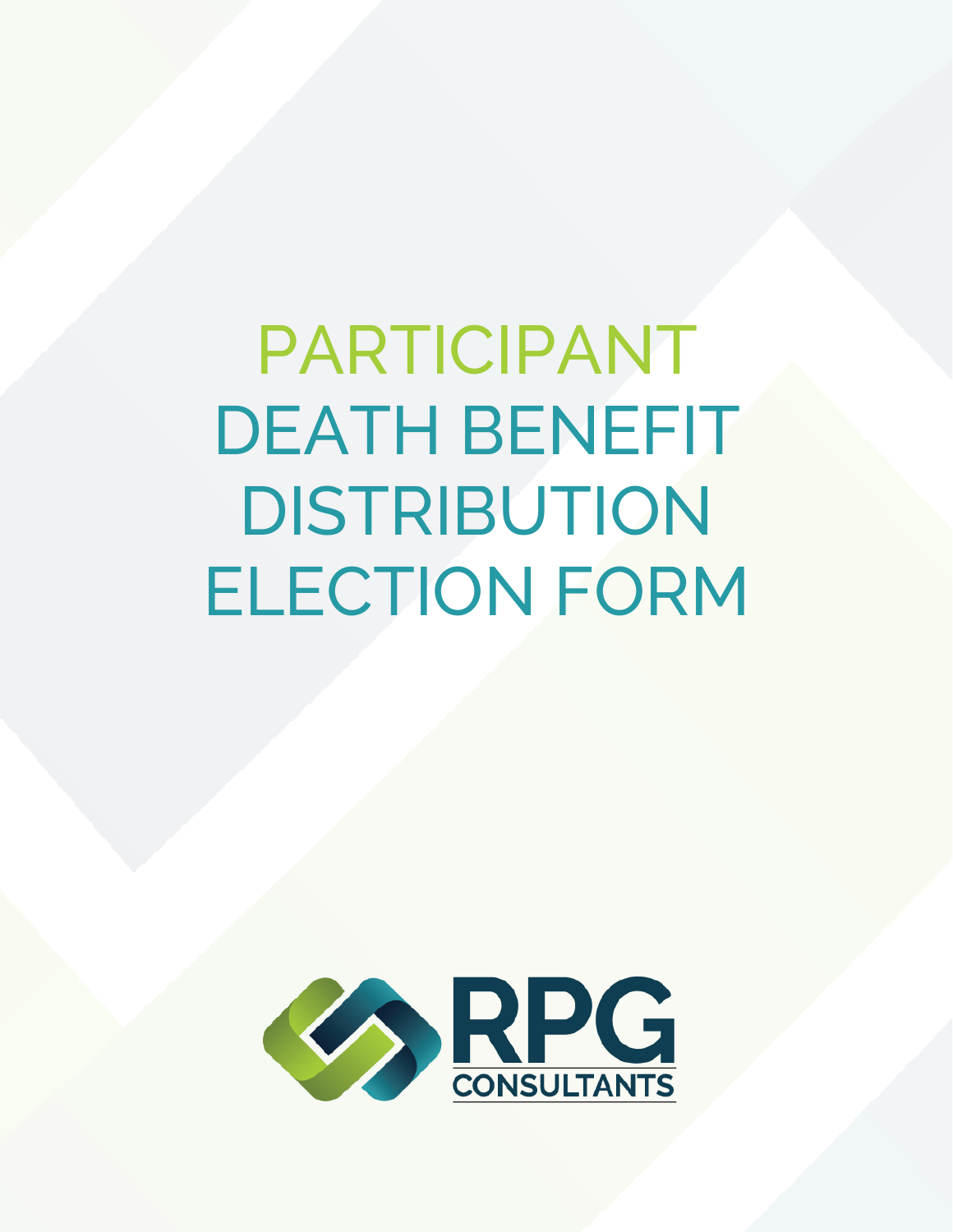#### **Instructions:**

### **1) Complete each section of your application form as follows:**

**Section A** – Please type or print all entries for the deceased Participant's account. All fields in this section must be completed in full (no redactions please).

**Section B** – Please type or print all entries for the Beneficiary requesting the payout. All fields in this section must be completed in full (no redactions please). Be sure to attach a copy of the Death Certificate as well as a copy of a signed Beneficiary Designation document naming you as a beneficiary.

**Section C** – Indicate your desired distribution elections: 1) Direct Distribution paid to you (taxes may apply), 2) Rollover to an IRA held in your name, or 3) Rollover to a Qualified Retirement Plan (QRP) account held in your name.

**Section D** – Indicate which Money Type(s) or Source(s) you would like distributed. Please complete a separate distribution election form for each unique Money Type/Source indicated in this section.

**Section E** – Indicate your payee and mailing details. All payments will be made by check and sent using USPS First Class Mail. You have the option to have your check sent via UPS/FedEx/Overnight (cannot send to a PO Box) for an additional fee. Electronic fund transfers such as wire, direct deposit, or ACH are not available. The Plan will rely solely on the payee and mailing instructions provided by you and is not responsible for transmittal errors, which may lead to a rejected transmittal by the receiving financial institution or deposits being credited to an incorrect account. Please be sure to verify your payee and mailing details with the receiving financial institution, and if available, attach transmittal instructions supplied to you by the receiving financial institution to your completed election form. Additional fees may apply for rejected, returned, or reissued transmittals. Your distribution and payment elections are irrevocable.

**Section F** – Indicate your tax withholding elections. For direct distributions, a Federal income tax withholding of 20% is mandated. In addition, State taxes will be withheld for States that mandate state income tax withholdings. You have the option to have additional amounts withheld for Federal and/or State income taxes.

Please print your name, sign and date the form. Do not submit your completed application form to the Plan Sponsor. See section 2 and 3 below for instructions for submitting your form for processing.

**2) Attach a copy of one of the following forms of photo ID for yourself AND the deceased Participant (Current or Valid within the past 6 months):** (Cell phone/tablet images that show the entire ID clearly, as well as black and white photocopies, are accepted)

- Driver's license or photo ID card issued by federal, state or local government agency
- U.S. Passport, U.S. Passport Card, or Foreign Passport
- Permanent Resident Card or Alien Registration Receipt Card (Form I-551)
- College/University ID card that contains a photograph
- U.S. Military card or U.S. Coast Guard Merchant Mariner Card
- Native American tribal document that contains a photograph
- Employment Authorization Document that contains a photograph (Form I-766)

**3) Return the completed (and signed) application form to RPG Consultants for processing**. Do not send your form directly to the Plan Sponsor. Our office will obtain the Plan Sponsor's authorization and signature on a separate document. Partially completed forms will be rejected and returned to sender. You may upload your completed application form securely to our website using our secure file transfer portal at https://files.rpgconsultants.com/filedrop/Support or visit www.rpgconsultants.com, click on the "Secure File Upload" link from the Resources > Client Resources menu and select the "Support" department. On the file upload page, enter your email address, Plan name and your full name in the subject line, enter an optional message in the body, and attach your application form and copy of picture ID (see section 2 above). Be sure to click the "Send" button at the bottom of the screen and wait for appearance of the "**Files Sent, Thank you!**" onscreen confirmation message (shown below) before closing the web page. If you prefer to send your application form by email, please send to support@rpgconsultants.com. If you prefer to send by fax, please send to 1 (212) 947-4866.

# Files Sent, Thank you!

**Important Information:** Our processing timeline is 5 to 15 business days. Processing fees apply. Depending on your distribution elections, Federal and/or State tax withholdings may apply. For more details, please carefully review the Special Tax Notice available at http://specialtaxnotice.rpgconsultants.com. A Form 1099-R tax document will be issued and mailed to you at the end of January of the following year.